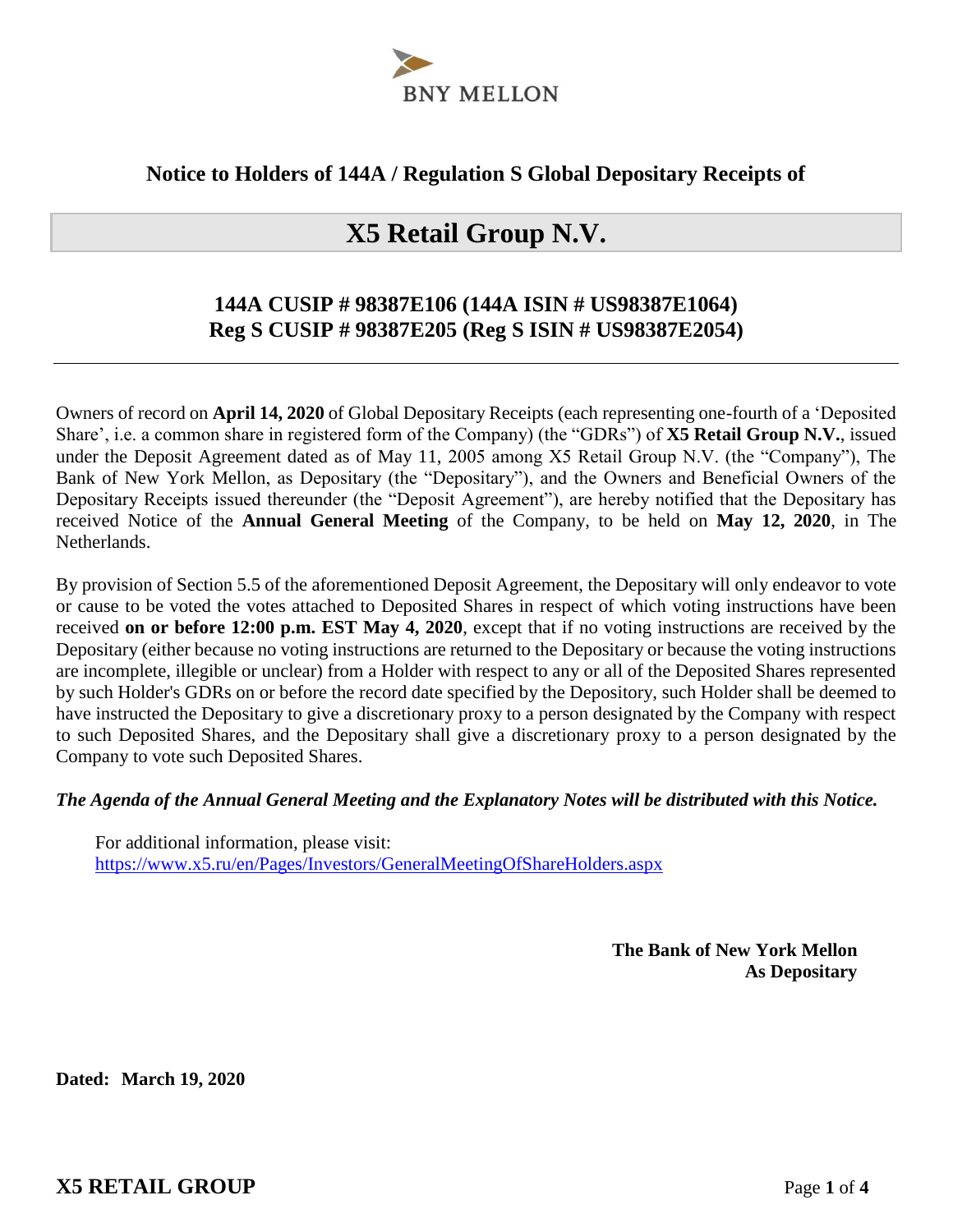### **ANNUAL GENERAL MEETING OF X5 RETAIL GROUP N.V.**

| TO:<br>Email: | The Bank of New York Mellon, ADR Proxy Group/ Mediant Communications<br>voteadr@mediantonline.com<br>BNY Mellon Contact: Ralph Armenti 1 212 815-6186 |  |
|---------------|-------------------------------------------------------------------------------------------------------------------------------------------------------|--|
|               | <b>RE: X5 RETAIL GROUP</b><br>Annual General Meeting to be held on May 12, 2020                                                                       |  |
|               | FROM: Name / Company Name                                                                                                                             |  |
|               |                                                                                                                                                       |  |
|               | DTC PARTICIPANT NUMBER:                                                                                                                               |  |
|               | Mandatory for 144A only                                                                                                                               |  |
|               | SIGNATURE: Authorized Signatory Name, Signature / Medallion for 144A only                                                                             |  |
|               |                                                                                                                                                       |  |
|               | <b>CONTACT INFO:</b> $\frac{}{\text{Telephone } / \text{ Fax Number } / \text{ E-mail Address}}$                                                      |  |
|               |                                                                                                                                                       |  |
|               | TOTAL NUMBER 144 ADRs (CUSIP # 98387E106)                                                                                                             |  |
|               | <b>TOTAL NUMBER REG S GDRs (CUSIP # 98387E205)</b>                                                                                                    |  |
|               | NUMBER 144 A ADRs BEING VOTED:                                                                                                                        |  |
|               | <b>NUMBER REG S GDRs BEING VOTED:</b>                                                                                                                 |  |
|               |                                                                                                                                                       |  |

## **X5 Retail Group N.V. Annual General Meeting May 12, 2020**

**The above-noted holder of 144 A / Reg S Global Depositary Receipts ("GDRs") of X5 RETAIL GROUP N.V. (the "Company") hereby requests and instructs The Bank of New York Mellon, as Depositary, to endeavor insofar as practicable, to vote or cause to be voted the number of Deposited Securities underlying the ADR/GDRs held as of close of business on April 14, 2020 at the Annual General Meeting of the Company to be held on May 12, 2020 in respect of the following resolutions:** 

> **THIS FORM MUST BE RECEIVED COMPLETED BY MAY 4, 2020 AT 12:00 PM EST TO BE VALID**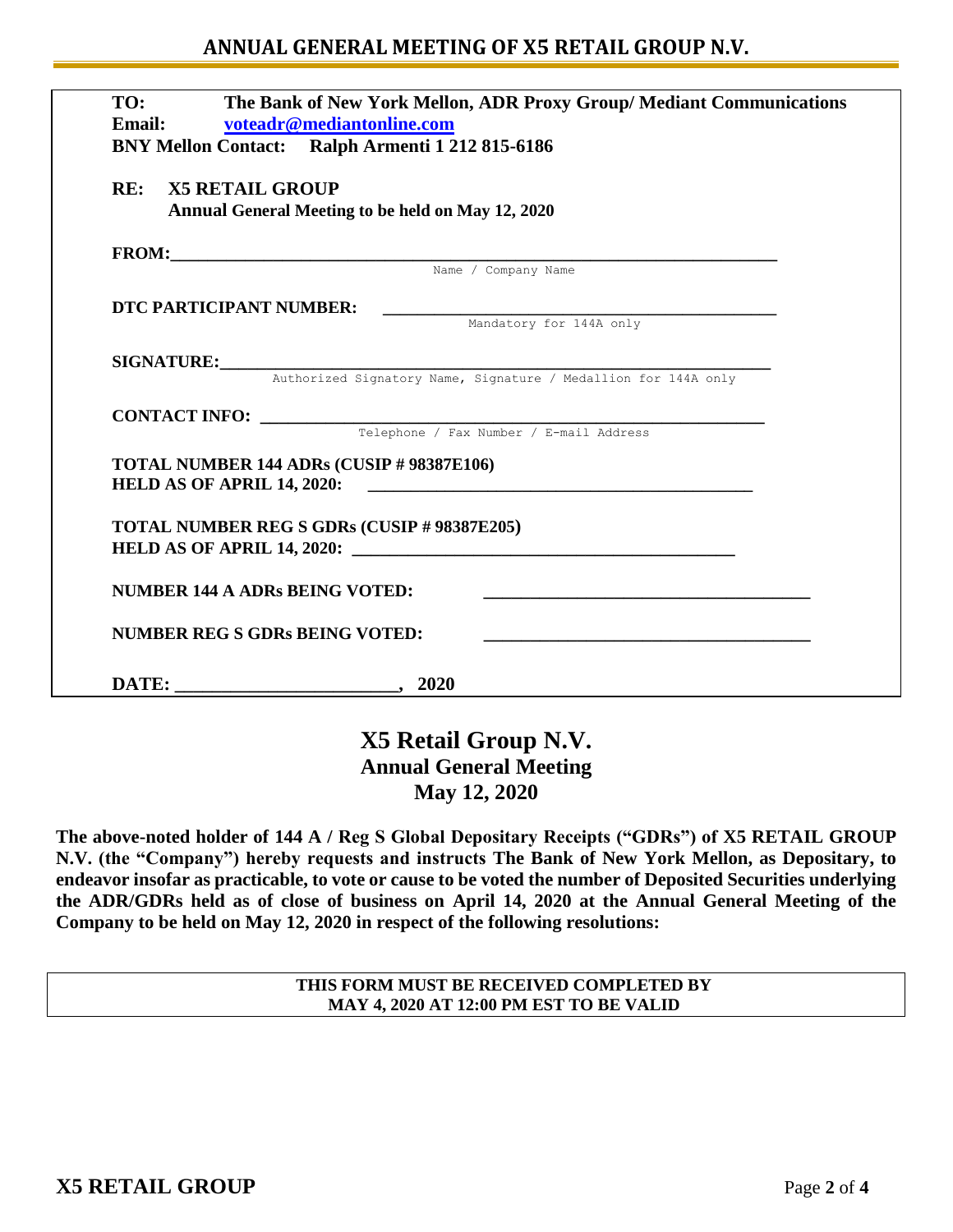# **ANNUAL GENERAL MEETING OF X5 RETAIL GROUP N.V.**

| Opening<br>1.                                                                                                                                                                                                      |            | Non-Votable Item. |                                                                                                           |  |  |  |  |  |
|--------------------------------------------------------------------------------------------------------------------------------------------------------------------------------------------------------------------|------------|-------------------|-----------------------------------------------------------------------------------------------------------|--|--|--|--|--|
| Report of the Management Board for the financial year 2019<br>2.<br>Non-Votable Item.                                                                                                                              |            |                   |                                                                                                           |  |  |  |  |  |
| 3. Financial Statements, result and dividend for the financial year 2019                                                                                                                                           |            |                   |                                                                                                           |  |  |  |  |  |
| A. Remuneration Report                                                                                                                                                                                             |            |                   |                                                                                                           |  |  |  |  |  |
|                                                                                                                                                                                                                    | $\Box$ FOR | $\Box$ AGAINST    | $\Box$ ABSTAIN                                                                                            |  |  |  |  |  |
| B. Explanation of the Dividend Policy                                                                                                                                                                              |            |                   |                                                                                                           |  |  |  |  |  |
| Non-Votable Item.                                                                                                                                                                                                  |            |                   |                                                                                                           |  |  |  |  |  |
| C. Proposal to adopt the 2019 Financial Statements                                                                                                                                                                 |            |                   |                                                                                                           |  |  |  |  |  |
|                                                                                                                                                                                                                    | $\Box$ FOR | $\Box$ AGAINST    | $\Box$ ABSTAIN                                                                                            |  |  |  |  |  |
| D. Proposal to determine the dividend over the financial year 2019                                                                                                                                                 | $\Box$ FOR | $\Box$ AGAINST    | $\Box$ ABSTAIN                                                                                            |  |  |  |  |  |
|                                                                                                                                                                                                                    |            |                   |                                                                                                           |  |  |  |  |  |
| 4. Discharge                                                                                                                                                                                                       |            |                   |                                                                                                           |  |  |  |  |  |
| A. Proposal for discharge from liability of the members of the Management Board                                                                                                                                    |            |                   |                                                                                                           |  |  |  |  |  |
|                                                                                                                                                                                                                    | $\Box$ FOR | $\Box$ AGAINST    | $\Box$ ABSTAIN                                                                                            |  |  |  |  |  |
| B. Proposal for discharge from liability of the members of the Supervisory Board                                                                                                                                   |            |                   |                                                                                                           |  |  |  |  |  |
|                                                                                                                                                                                                                    | $\Box$ FOR | $\Box$ AGAINST    | $\Box$ ABSTAIN                                                                                            |  |  |  |  |  |
| 5. Remuneration of the Management Board: Amendment of the remuneration policy for members of the Management<br>Board                                                                                               |            |                   |                                                                                                           |  |  |  |  |  |
|                                                                                                                                                                                                                    | $\Box$ FOR | $\Box$ AGAINST    | $\Box$ ABSTAIN                                                                                            |  |  |  |  |  |
|                                                                                                                                                                                                                    |            |                   |                                                                                                           |  |  |  |  |  |
|                                                                                                                                                                                                                    |            |                   | 6. Composition of the Supervisory Board: Appointment of Marat Atnashev as member of the Supervisory Board |  |  |  |  |  |
|                                                                                                                                                                                                                    | $\Box$ FOR | $\Box$ AGAINST    | $\Box$ ABSTAIN                                                                                            |  |  |  |  |  |
| 7. Remuneration of the Supervisory Board                                                                                                                                                                           |            |                   |                                                                                                           |  |  |  |  |  |
| A. Amendment of the remuneration policy for members of the Supervisory Board                                                                                                                                       |            |                   |                                                                                                           |  |  |  |  |  |
|                                                                                                                                                                                                                    | $\Box$ FOR | $\Box$ AGAINST    | $\Box$ ABSTAIN                                                                                            |  |  |  |  |  |
| B. Annual award of Restricted Stock Units to members of the Supervisory Board                                                                                                                                      |            |                   |                                                                                                           |  |  |  |  |  |
|                                                                                                                                                                                                                    | $\Box$ FOR | $\Box$ AGAINST    | $\Box$ ABSTAIN                                                                                            |  |  |  |  |  |
|                                                                                                                                                                                                                    |            |                   |                                                                                                           |  |  |  |  |  |
| 8. Shares:                                                                                                                                                                                                         |            |                   |                                                                                                           |  |  |  |  |  |
| A. Authorisation of the Management Board to issue new shares or grant rights to subscribe for shares, subject to the<br>approval of the Supervisory Board                                                          |            |                   |                                                                                                           |  |  |  |  |  |
|                                                                                                                                                                                                                    | $\Box$ FOR | $\Box$ AGAINST    | $\Box$ ABSTAIN                                                                                            |  |  |  |  |  |
| B. Authorisation of the Management Board to restrict or exclude the pre-emptive rights upon issue of new shares or<br>granting of rights to subscribe for shares, subject to the approval of the Supervisory Board |            |                   |                                                                                                           |  |  |  |  |  |
|                                                                                                                                                                                                                    | $\Box$ FOR | $\Box$ AGAINST    | $\Box$ ABSTAIN                                                                                            |  |  |  |  |  |
|                                                                                                                                                                                                                    |            |                   | C. Authorisation of the Management Board to resolve that the Company may acquire its own shares or GDRs   |  |  |  |  |  |
|                                                                                                                                                                                                                    | $\Box$ FOR | $\Box$ AGAINST    | $\Box$ ABSTAIN                                                                                            |  |  |  |  |  |